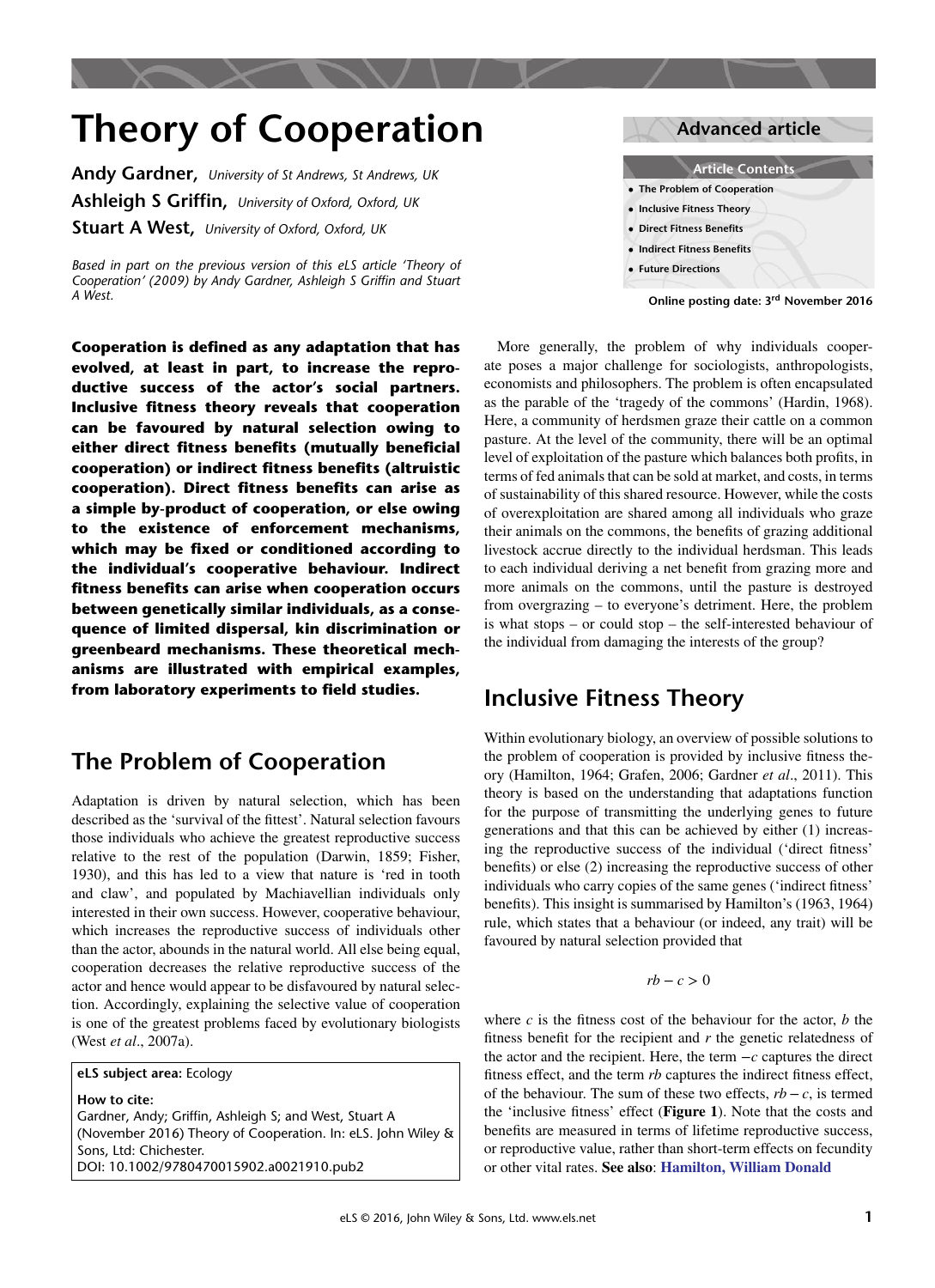<span id="page-1-0"></span>

Figure 1 Inclusive fitness is the sum of direct fitness and indirect fitness. Social behaviours affect the reproductive success of individuals beyond the actor. The impact on the actor's own reproductive success is the direct fitness effect. The impact on the reproductive success of social partners, weighted by the relatedness of the actor to the recipient, is the indirect fitness effect. In particular, inclusive fitness does not include all the reproductive success of relatives, only that which is due to the behaviour of the actor (yellow hands). In addition, inclusive fitness does not include any of the reproductive success of the actor that is due to the actions of its social partners (blue hands). Reproduced from West *et al.* [\(2007a\)](#page-5-0) © Elsevier.

This scheme allows a classification of the four basic types of social behaviour (Hamilton, [1964;](#page-5-0) West *et al*., [2007a,](#page-5-0)b). A behaviour that incurs a fitness cost to the actor and a fitness benefit to the recipient  $(b > 0 \& c > 0)$  is termed 'altruism'. A behaviour that benefits both the actor and the recipient  $(b>0)$  $\& c$  < 0) is termed 'mutual benefit'. A behaviour that benefits the actor and incurs a cost for the recipient  $(b < 0 \& c < 0)$  is termed 'selfishness'. And, finally, a behaviour that incurs a cost for both the actor and the recipient  $(b < 0 \& c > 0)$  is termed 'spite'. More generally, we describe any behaviour that benefits the recipient  $(b>0)$  as 'helping' (this includes both altruism and mutual benefit), and we describe any behaviour that incurs a cost for the recipient  $(b < 0)$  as 'harming' (this includes both selfishness and spite). Formally, cooperation is defined as a helping behaviour that has been favoured, at least in part, owing to the benefit it gives to the recipient. This includes all altruistic behaviours and any mutually beneficial behaviour in which the direct benefit to the actor follows as a consequence of the benefit to the recipient (West *et al*., [2007a,](#page-5-0)b).

## **Direct Fitness Benefits**

The first class of Darwinian explanations for cooperation are those that rely upon direct fitness benefits, that is, mutually beneficial cooperation (**Figure [2](#page-2-0)**). Here, we distinguish two basic types: by-product benefits, which arise as a basic consequence of otherwise self-interested behaviour of the actor, and enforcement, for example, where the actor is rewarded for cooperation or punished for noncooperation. Among the latter type, we distinguish fixed, behaviourally inflexible enforcement mechanisms from those that are conditionally adjusted in response to the actor's behaviour.

## **By-product benefits**

Social partners may have a shared interest in cooperation (**Figure [2a](#page-2-0)**). For example, in many cooperative breeding vertebrates, such as meerkats, larger group size can provide a benefit to all the members of the group through an increase in factors such as survival, foraging success or the likelihood of winning between-group conflicts (Clutton-Brock, [2002\)](#page-5-0). In this case, subordinate individuals can be selected to help rear offspring that are not their own, to increase group size ('group augmentation'; Kokko *et al*., [2001\)](#page-5-0). Selection for such helping is further increased if there is a chance that the subordinate will obtain dominance in the group at some later point, because they would then have a larger number of helpers themselves. These advantages of group augmentation would be greatest for the sex that is most likely to remain and breed in the natal group, which provides an explanation for why the level of helping is greatest in that sex for birds (males) and mammals (females) (Clutton-Brock *et al*., [2002\)](#page-5-0). Similar benefits of increased individual success in larger groups have been suggested to be important in a range of other cooperative organisms, including ants and social spiders (Avilés and Tufiño, [1998;](#page-5-0) Bernasconi and Strassmann, [1999\)](#page-5-0). **See also**: **The Evolution and Ecology of Cooperative Breeding in Vertebrates**

Direct fitness benefits also appear to be important for cooperative breeding in the wasp *Polistes dominulus* (Queller *et al*., [2000\)](#page-5-0). In this species, colonies are initiated by one or a small number of foundress females who then form a dominance hierarchy with the dominant laying most of the eggs and the subordinates carrying out most of the more risky foraging. Eggs give rise to larvae, some of which are raised to become workers that forego reproduction in order to perform other tasks in the colony.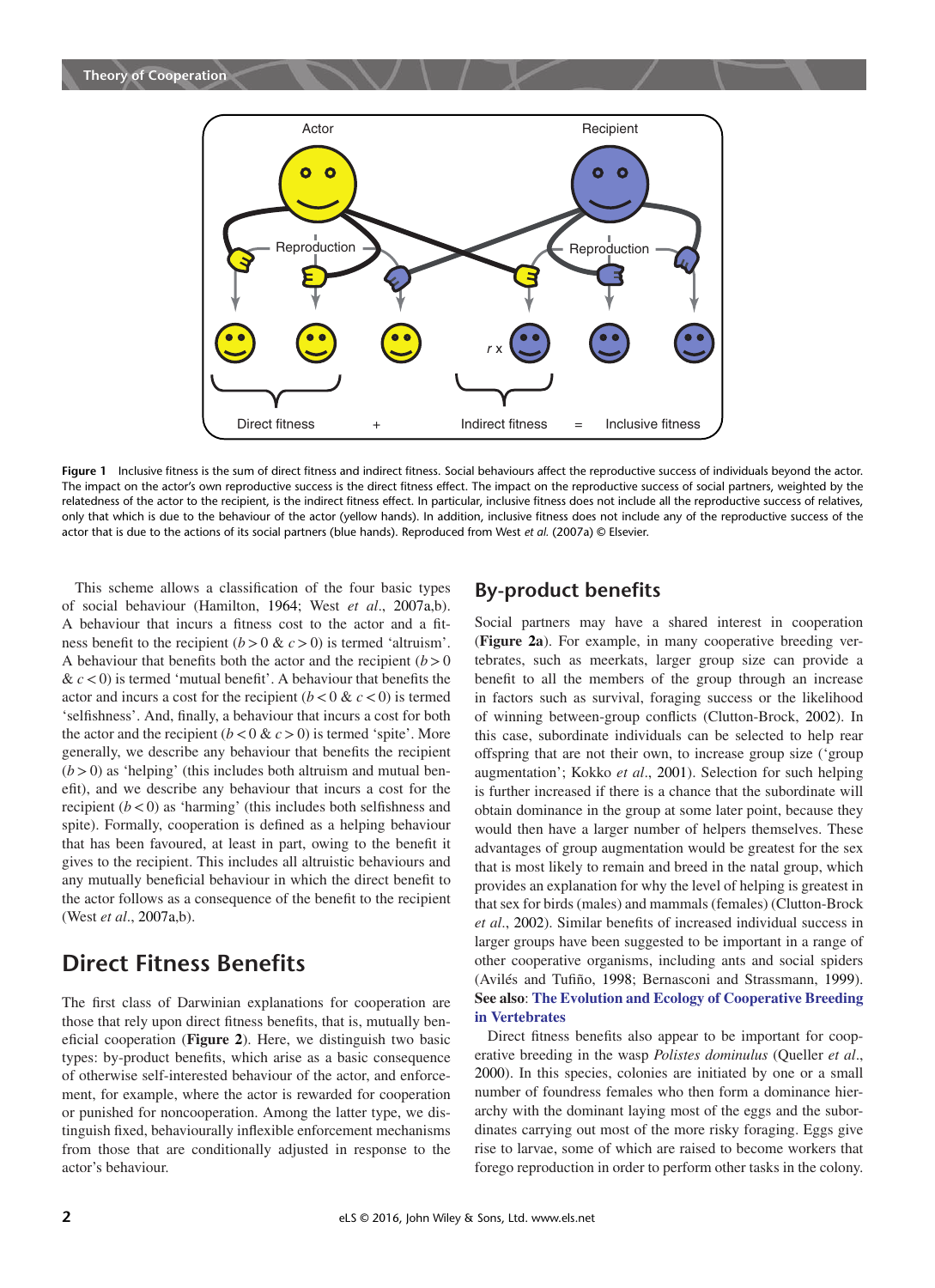<span id="page-2-0"></span>

**Figure 2** Mechanisms generating direct fitness benefits for cooperation. (a) By-product benefit. Helping a social partner may lead to increases in the overall fitness of all individuals in a social group; for example, in situations where larger social groups offer better protection against predators, the actor could benefit from helping its neighbours to reproduce (group augmentation). (b) Conditional enforcement (e.g. reciprocity). Helping may lead to a change in the behaviour of the recipient or a third party, in a way that leads to an overall direct fitness benefit for the actor; for example, direct reciprocity ensures that cooperators receive more cooperation than cheats, giving a direct benefit to cooperation even if each act involves an immediate cost. (c) Unconditional enforcement (e.g. policing). Helping may be the only option available to an individual, if the possibility for it to behave selfishly is ruled out by a successful system of policing.

In one study, it was found that 35% of subordinates were unrelated to the dominant. These subordinates gain significant direct fitness benefits from staying and helping on the nest because dominants suffer an appreciable mortality rate, and so there is approximately a 10% chance that a subordinate will become the dominant in the group, by the time the workers emerge (Queller *et al*., [2000\)](#page-5-0). It is unlikely that subordinates are merely helping nonrelatives by accident in this species, because there is sufficient between-individual variation in cuticular lipids (surface molecules employed in the recognition of nestmates) to allow subordinates to distinguish related nestmates from unrelated nestmates (Dani *et al*., [2004\)](#page-5-0), and so natural selection could have acted to reduce or remove cooperative behaviour when subordinates are on a colony with nonrelatives.

#### **Enforced cooperation**

Cooperation can be enforced if there is a mechanism for rewarding cooperators or punishing cheats (Trivers, [1971;](#page-5-0) Axelrod and Hamilton, [1981;](#page-5-0) Frank, [2003;](#page-5-0) **Figure [2b](#page-2-0)**). This was emphasised by Trivers [\(1971\)](#page-5-0), who showed that cooperation could be favoured in reciprocal interactions, with individuals preferentially aiding those that have helped them in the past. In this case, cooperation provides a direct fitness benefit, as it is only favoured if the short-term cost of being cooperative is outweighed by the long-term benefit of receiving cooperation (Lehmann and Keller, [2006\)](#page-5-0). Trivers, [1971](#page-5-0) termed this 'reciprocal altruism', but because it provides a direct fitness benefit, it is mutually beneficial and not truly altruistic. Consequently, 'reciprocity' or 'reciprocal cooperation' is the more appropriate term. Here, we use the term 'reciprocity' to mean the specific mechanism by which cooperation is preferentially directed at cooperative individuals, either directly (help those that help you) or indirectly (help those that help others).

Although such reciprocity has attracted a huge amount of theoretical attention, it is thought to be generally unimportant outside of humans (Hammerstein, [2003\)](#page-5-0). A famous possible exception is food sharing in vampire bats, where successfully feeding individuals share their blood meals with less-successful social partners who shared with them on earlier occasions (Wilkinson, [1984\)](#page-5-0), though even here the mechanism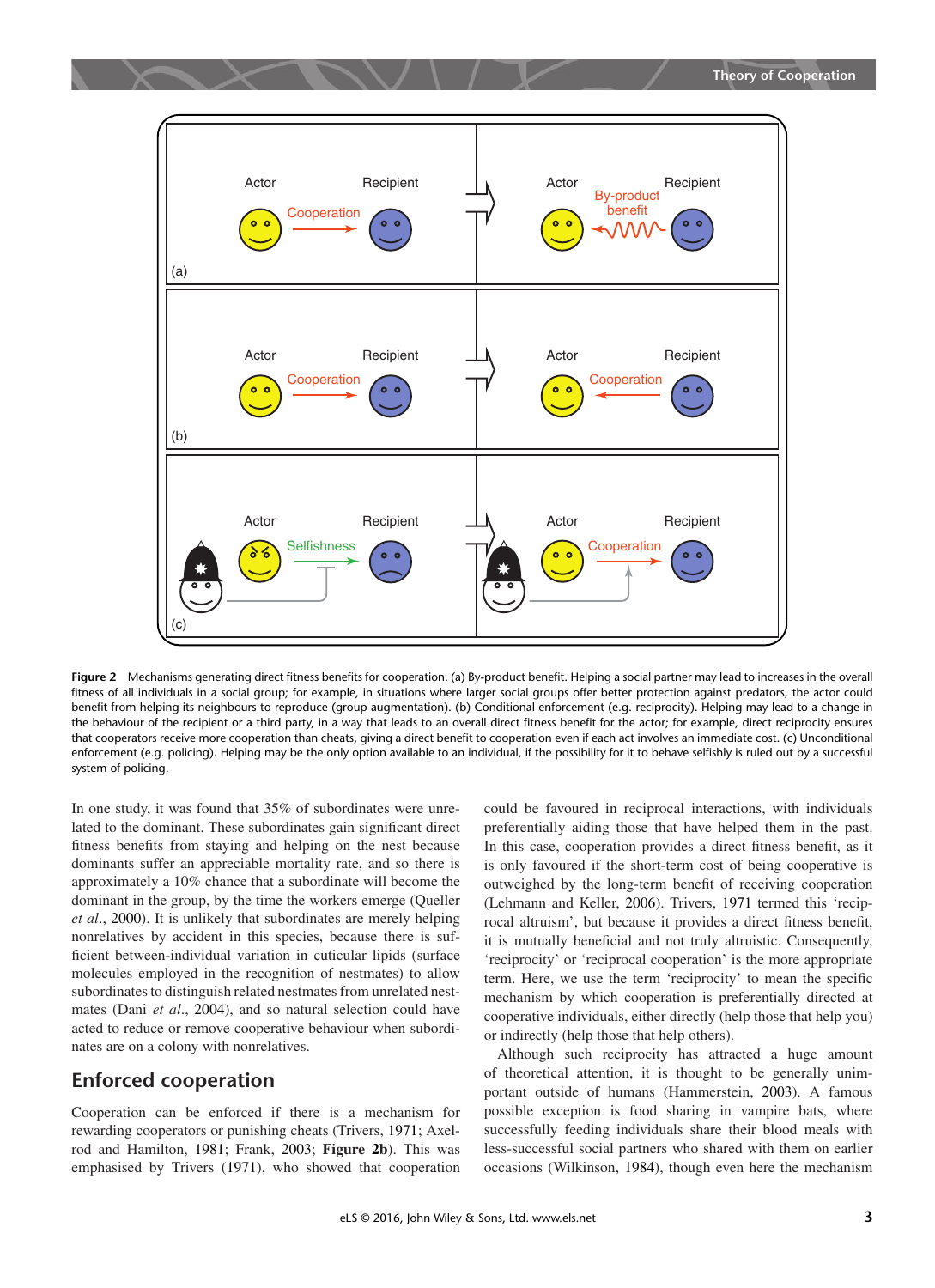is somewhat obscure (Stevens and Hauser, [2004\)](#page-5-0). Our use of the term reciprocity differentiates it from other cases of enforcement that also rely on behavioural flexibility and which has been variously termed punishment, policing, sanctions, partner switching and partner choice (Frank, [2003;](#page-5-0) Sachs *et al*., [2004\)](#page-5-0). In some cases, the term 'reciprocity' is used more generally to cover all these cases (Lehmann and Keller, [2006\)](#page-5-0).

Enforcement has been suggested to be important in a number of vertebrates. A particularly ruthless example is found in meerkats, where the dominant female suppresses reproduction in her subordinates (Young *et al*., [2006\)](#page-5-0). If a subordinate female becomes pregnant when the dominant is also pregnant, then the dominant is likely to subject the subordinate to aggressive attack and temporarily evict her from the group; this usually leads to abortion of the subordinate's litter. In another cooperative breeding vertebrate, the white-fronted bee-eater, harassment both encourages cooperation and reduces competition (Emlen and Wrege, [1992\)](#page-5-0). In this species, adults preferentially disrupt the breeding attempts of close relatives (offspring), and this harassment frequently leads to the offspring becoming a helper at the nest of the harasser. This strategy appears to work because the offspring gain approximately the same inclusive fitness return from helping at a nest as breeding independently and so have little to lose from becoming a helper, whereas the parents have a lot to gain from obtaining a helper (Emlen and Wrege, [1992\)](#page-5-0).

Enforcement has also been suggested to be an important factor favouring cooperation in humans (**Figure [3](#page-3-0)**). In one study, students were split into groups of four to play a public goods game for cash prizes, where each person could contribute monetary units to a group project (Fehr and Gächter, [2002\)](#page-5-0). For every unit invested in the group project, each of the four members of the group earned 0.4 units. This leads to the problem of cooperation because while investing increased the units available to the group, the investor was returned less than they invested. The experiment was repeated with and without punishment; punishment was incorporated by allowing individuals to pay money to have units deduced from other players, after they were informed about each other's investments. As expected, punishment led to higher levels of cooperation, as measured by higher investment in the group project (Fehr and Gächter, [2002\)](#page-5-0).

In the abovementioned situation, enforcement of cooperation has involved facultative, or conditional, enforcement behaviour of social partners, which is adjusted in response to the behaviour of the focal individual. However, cooperation can also be enforced with fixed strategies that remove the incentive or opportunity for competition or cheating (Leigh, [1971;](#page-5-0) Frank, [2003;](#page-5-0) **Figure [2c](#page-2-0)**). If opportunities for competition or cheating are limited, then individuals can only increase their own success by increasing the success of their group (Frank, [2003\)](#page-5-0) and receiving their fair share of this success. Consequently, any mechanism that aligns reproductive interests or represses competition within groups will select for higher levels of cooperation. Fair meiosis may be an example of such a mechanism and appears to have been favoured because it aligns the reproductive interests of genes in a genome (Leigh, [1971\)](#page-5-0). Under the rules of fair Mendelian transmission, every gene in the genome has an equal probability of being passed onto the individual's offspring, so it is in the interests of all genes to maximise the reproductive success of the individual. Although selfish genes (Mendelian outlaws) that increase their own transmission rate can arise and spread, there is often strong selection for them to be suppressed by the majority of genes elsewhere in the genome, and this policing prevents the genome dissolving into anarchy. This democratic tendency has been termed the 'parliament of genes' (Leigh, [1971\)](#page-5-0). An example of a Mendelian outlaw is the *t* haplotype of mice, which derives a transmission advantage in the context of male reproduction by eliminating non-*t*-carrying sperm and hence increasing the fertilisation success of *t*-carrying sperm, and which has been

<span id="page-3-0"></span>

**Figure 3** Cooperation and punishment in humans. Humans show higher levels of cooperation in economic games, when there are opportunities to punish individuals who do not cooperate (Fehr and Gächter, [2002\)](#page-5-0). Thanks to E. Fehr for data and O. Henderson for illustration. Reproduced from West *et al.* [\(2007a\)](#page-5-0) © Elsevier.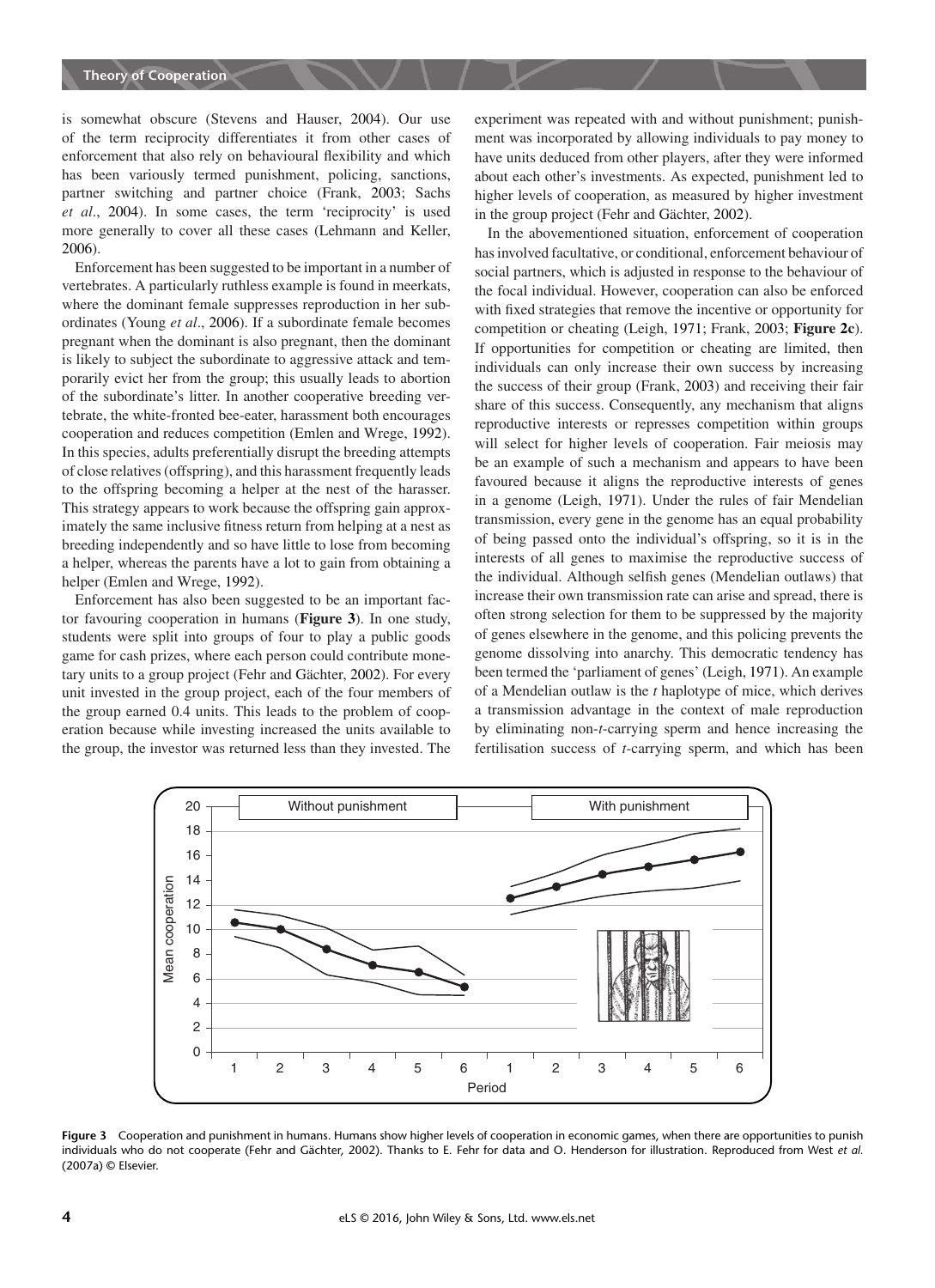shown to be suppressed by other genes in laboratory populations of mice (reviewed by Burt and Trivers, [2006\)](#page-5-0).

#### **Why enforce?**

While it is clear that behaviours such as punishment or policing favour cooperation, it is sometimes less obvious how punishment or policing can themselves be favoured by natural selection. To be favoured, behaviours such as punishment must provide a direct or an indirect fitness benefit to the punisher. The simplest way in which such behaviours could provide a direct fitness advantage is if they lead to the termination of interactions with relatively uncooperative individuals (ostracism) and hence allow interactions to be focused on more cooperative individuals (Axelrod and Hamilton, [1981;](#page-5-0) West *et al*., [2002;](#page-5-0) Frank, [2003\)](#page-5-0). In meerkats, pregnant subordinates will kill other young, even those of the dominant, and so the dominant increases the survival of her offspring by harassing and evicting pregnant subordinates (Young *et al*., [2006\)](#page-5-0). A more complicated possibility is that the punished individuals change their behaviour in response to punishment and are more likely to cooperate with the punisher in future interactions (Clutton-Brock and Parker, [1995\)](#page-5-0). Finally, enforcement mechanisms may evolve for reasons that are unconnected with their consequences for cooperation. For example, honeybee workers can lay unfertilised eggs that will develop as males, but generally do not, as most worker-laid eggs are eaten by other workers – a form of enforcement that has been termed 'worker policing'. However, this egg eating has not evolved for the purpose of maintaining cooperation, but rather because workers are less related to the sons of other workers (nephews) than they are to the queen's sons (brothers), and so they are favoured to kill the former and rear only the latter. In other words, worker policing would continue to be favoured even if this did not lead to an increase in cooperation within the hive (Ratnieks, [1988;](#page-5-0) Ratnieks and Visscher, [1989;](#page-5-0) Wenseleers and Ratnieks, [2006\)](#page-5-0).

# **Indirect Fitness Benefits**

The second class of adaptive explanations for cooperation are those that rely upon indirect fitness benefits, that is, altruistic cooperation. Three major mechanisms for generating indirect fitness benefits – which rely on the improvements to reproductive success preferentially accruing to other carriers of the actor's genes – have been identified (**Figure [4](#page-5-1)**). These are limited dispersal, in which populations are not well mixed and so neighbouring individuals tend to be closely related; kin discrimination, in which individuals respond to cues that indicate that their social partner is a close relative and the greenbeard effect, in which the gene for cooperation directly detects copies of itself among the actor's social partners.

## **Limited dispersal**

Perhaps, the simplest mechanism for generating positive relatedness between social partners is limited dispersal – also termed 'population viscosity' – which ensures that genetic similarity of individuals is correlated with their spatial proximity (Hamilton,

[1964;](#page-5-0) **Figure [4a](#page-5-1)**), so that even indiscriminate cooperation with one's neighbours could be favoured via indirect fitness benefits. Because this mechanism does not require complicated cognitive faculties, it has the potential to apply very generally, at all levels of biological organisation. Empirical support for this idea has been found in experimental manipulations of bacterial populations (Griffin *et al*., [2004\)](#page-5-0). *Pseudomonas aeruginosa* bacteria cooperate by producing iron-scavenging molecules, called siderophores, that they secrete into their environment. Because the siderophores are costly to produce and can be used by any cell in the local population, they represent a form of 'public goods' cooperation, which would appear to be vulnerable to invasion by cheats who do not produce their fair share of siderophores but which free-ride on the contributions made by their social partners. When the population of bacteria is well mixed, cooperation is indeed disfavoured and cheats accumulate in the population. However, when the population is structured, with little exchange of individual cells between subpopulations, then the high local relatedness can favour cooperation over cheating.

A complication with this mechanism is that limited dispersal can also lead to an intensifying of competition for resources between social partners, and this can reduce or even completely negate the benefits of cooperation (Queller, [1992;](#page-5-0) West *et al*., [2002\)](#page-5-0). For example, helping a sibling to achieve greater reproductive success might not be favoured if their offspring end up competing with the offspring of one's other siblings. In the simplest scenario, these two effects exactly cancel, so that cooperation is as readily favoured (or disfavoured) in a viscous population as it is in a fully mixed population (Taylor, [1992\)](#page-5-0). One solution to this problem is 'budding' dispersal, where social groups undergo fission and dispersal but where there is only limited exchange of individuals between groups (Gardner and West, [2006\)](#page-5-0). This eases resource competition, but maintains high relatedness between social partners and has been shown to favour cooperation in selection experiments with *P. aeruginosa* (Kümmerli *et al*., [2009\)](#page-5-0). More generally, many aspects of life history and demography may interact with limited dispersal to promote the evolution of cooperation (Lehmann and Rousset, [2010\)](#page-5-0).

### **Kin discrimination**

Another mechanism that can promote the evolution of cooperation is kin discrimination, when an individual can distinguish its kin from nonkin and preferentially direct aid towards the former (**Figure [4b](#page-5-1)**; Hamilton, [1964\)](#page-5-0). Because kin tend to share genes in common, this nepotism can lead to an appreciable genetic relatedness between the individual and its beneficiaries, favouring the evolution of altruistic cooperation. This has been demonstrated in many cooperatively breeding vertebrates such as long-tailed tits, where individuals that fail to breed independently and, owing to low survival between breeding seasons, have little prospect of pursuing their own future reproduction, preferentially help at the nest of closer relatives (**Figure [5](#page-5-0)**; Russell and Hatchwell, [2001\)](#page-5-0). In this species, individuals distinguish between relatives and nonrelatives on the basis of vocal contact cues, which are learned from adults during the nesting period (associative learning). This leads to the situation where individuals tend to help relatives with whom they have been associated during the nestling phase.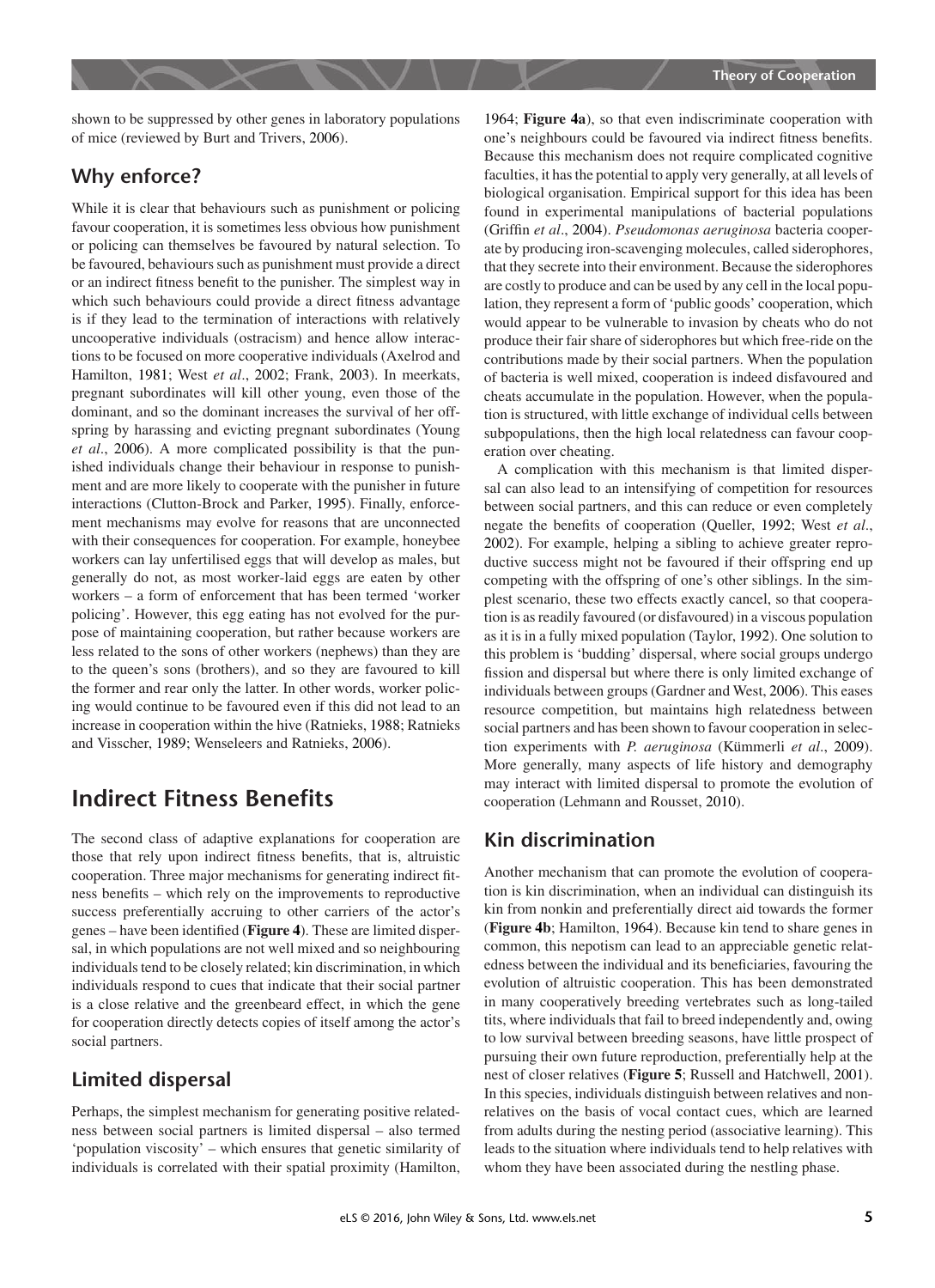<span id="page-5-1"></span>

**Figure 4** Mechanisms generating indirect fitness benefits for cooperation. (a) Limited dispersal. If individuals do not move far during their lifetime, then they will tend to be surrounded by kin (shaded) and hence even indiscriminate altruism could be directed primarily towards kin rather than nonkin. (b) Kin discrimination. For example, if the actor can remember those individuals it shared a nest with when young and discriminate these kin (shaded) from nonkin (unshaded) after leaving the nest, then cooperation can be directed primarily towards genetic relatives. (c) Greenbeard. If the gene-controlling altruism is also associated with a phenotypic marker, such as a green beard, then green-bearded individuals can identify which of their neighbours carries a copy of the gene. Altruism directed at genetic relatives can be favoured by natural selection, even if these are not genealogical relatives (kin).

<span id="page-5-0"></span>

**Figure 5** Kin discrimination in long-tailed tits. Ninety-four percent of helpers prefer to help at nests containing related chicks when they have the choice of where to invest their efforts (Russell and Hatchwell, [2001\)](#page-5-0). Thanks to O. Henderson for illustration. Reproduced from West *et al.* [\(2007a\)](#page-5-0) © Elsevier.

Inclusive fitness theory not only explains kin discrimination, but also explains variation in the level of kin discrimination across species (Griffin and West, [2003\)](#page-5-0). In contrast to the long-tailed tit example given earlier, some cooperative breeding vertebrates, such as meerkats (Clutton-Brock *et al*., [2000\)](#page-5-0), have subordinates that do not show kin discrimination when helping. This is presumably because there are direct fitness benefits of helping, as discussed earlier. Clearly, the advantage of kin discrimination will be positively correlated with the benefit provided by cooperation. In the extreme, if a supposedly 'helpful' behaviour provides little or no benefit to the recipients, then there is little or no advantage in directing it preferentially towards closer relatives. This leads to the prediction that kin discrimination should be greater in those species where cooperation provides a larger benefit for the recipient, and this pattern is indeed observed across cooperatively breeding vertebrate species (Griffin and West, [2003\)](#page-5-0).

## **Greenbeard effect**

The final mechanism for generating indirect fitness benefits for cooperation is the greenbeard effect. This is similar to kin discrimination, but involves the actor identifying which of its social partners share the gene for cooperation, and preferentially interacting with those individuals, even if they are neither close relatives nor genetically similar at other loci (Hamilton, [1964;](#page-5-0) Gardner and West, [2010;](#page-5-0) **Figure [4c](#page-5-1)**). The mechanism gets its name from a hypothetical example, proposed by Dawkins [\(1976\)](#page-5-0), in which a gene causes individuals to grow a green beard, and to act altruistically only towards other individuals who have green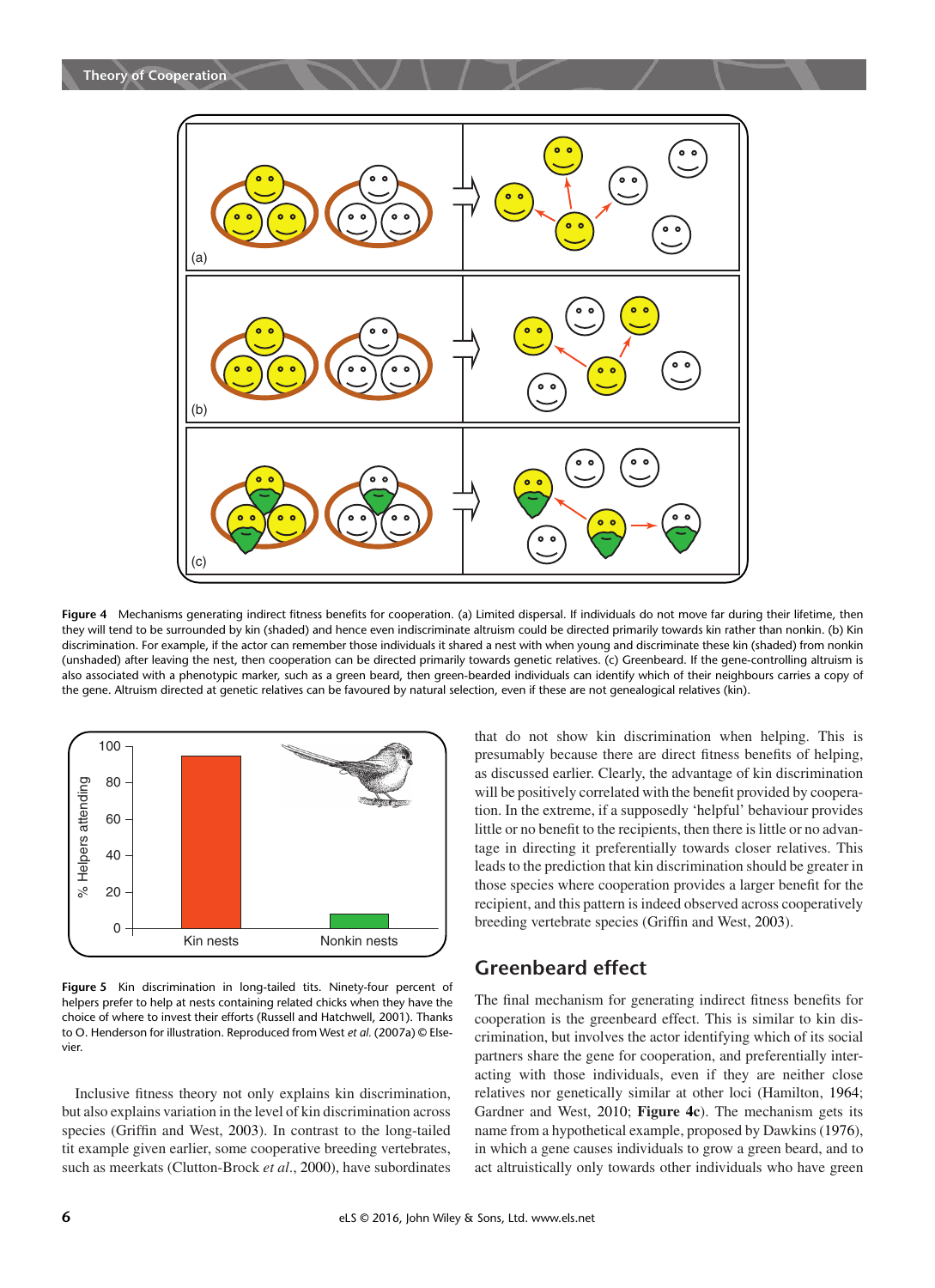beards – thus looking out for its own interests. This highlights that genetic relatedness is distinct from genealogical relationship. Greenbeard genes are vulnerable to cheating by individuals who wear a beard but do not exhibit altruism (falsebeard) and so are expected to be rare in the natural world (Gardner and West, [2010\)](#page-5-0). One of the few cases where a cooperative greenbeard does occur is in the slime mould *Dictyostelium discoideum*, which forms fruiting bodies in a very similar way to *Dictyostelium purpureum*. In *D. discoideum*, individuals with the *csa* cell-adhesion gene adhere to each other in aggregation streams, excluding mutants who do not, and cooperatively form fruiting bodies (Queller *et al*., [2003\)](#page-5-0). Here, cell adhesion commits an amoeba to the possibility of becoming a stalk cell, but is also required to be included in the fruiting body and hence to have a chance at successful spore formation. **See also**: *Dictyostelium***[: Cell Sorting and Patterning](http://onlinelibrary.wiley.com/doi/10.1002/9780470015902.a0001116.pub2)**

# **Future Directions**

We have seen that there is a well-developed theoretical overview for tackling the problem of cooperation in evolutionary biology. Adaptive explanations of cooperation involve inclusive fitness benefits, which can be subdivided into direct fitness and indirect fitness categories. In addition, in broad outline, there is a good understanding of the types of mechanisms that can deliver such benefits. However, the relative importance of direct and indirect fitness benefits, in explaining cooperation as it occurs across the whole of the diversity of life, is far from being properly understood. We suggest three directions that will be crucial for further development of the field.

First, we need better integration between theory and empirical work. Much theoretical work is aimed at developing very general models that can be difficult to apply to real systems. Greater emphasis is needed on the development of models that can be applied to and tested in specific systems and which make predictions for how the level of cooperation should vary, not just whether it should occur. The usefulness of this approach is clearly demonstrated by the fact that the most successful branches of social evolution theory are those, such as sex ratio evolution, where there has been the greatest integration of theory and empirical work (West, [2009\)](#page-5-0). The need for testable predictions is particularly great for many direct fitness explanations for cooperation, which are often only invoked when indirect fitness explanations apparently fail and not as a competing hypothesis.

Second, the possible advantages of less-traditional study systems need to be exploited. Previous empirical work has focused on animals, and within them, the *Hymenoptera* (ants, bees and wasps) and the cooperatively breeding vertebrates. Far less attention is applied to other possibilities such as social cockroaches (termites), social spiders or aphids. Beyond the animal world, the amazing opportunities offered by bacteria and other microbes have only recently come to be exploited (West *et al*., [2006\)](#page-5-0). Different taxa offer different advantages. For example, while bacteria are useful for genetic manipulations and multigeneration selection experiments, insects and vertebrates are more useful for field studies. Furthermore, apart from work on selfish genetic elements and their suppressors, far less attention has been paid to the problems of cooperation that occupy lower levels among the major evolutionary transitions, such as the evolution of multicellularity (Queller and Strassmann, [2012\)](#page-5-0).

Third, there is a strong need for greater unification across taxa. In some cases, there is surprisingly little interaction between empirical workers and theoreticians in different areas. For example, one could be forgiven for thinking that the human, primate and social insect literatures on cooperation concerned completely different topics, rather than attempts to develop and test the same body of theory. This lack of unification has led to much semantic confusion and unnecessary reinvention of theory. Inclusive fitness (Hamilton, [1964\)](#page-5-0) provides a relatively unified body of theory on the evolution of cooperation (Frank, [2003;](#page-5-0) Sachs *et al*., [2004;](#page-5-0) Grafen, [2006;](#page-5-0) West *et al*., [2007a;](#page-5-0) Bourke, [2014\)](#page-5-0), and the major aim for the future should be to show how this links differentiates explanations for cooperation across various taxa and levels of biological organisation.

#### **References**

- Avilés L and Tufiño P (1998) Colony size and individual fitness in the social spider Anelosimus eximius. *American Naturalist* **152**: 403–418.
- Axelrod R and Hamilton WD (1981) The evolution of cooperation. *Science* **211**: 1390–1396.
- Bernasconi G and Strassmann JE (1999) Cooperation among unrelated individuals: the ant foundress case. *Trends in Ecology & Evolution* **14**: 477–482.
- Bourke AFG (2014) Hamilton's rule and the causes of social evolution. *Philosophical Transactions of the Royal Society of London, Series B* **369**: 20130362.
- Burt A and Trivers R (2006) *Genes in Conflict*. Harvard: Belknap Press.
- Clutton-Brock TH and Parker GA (1995) Punishment in animal societies. *Nature* **373**: 209–216.
- Clutton-Brock TH, Brotherton PNM, Oriain MJ, *et al.* (2000) Individual contributions to babysitting in a cooperative mongoose, Suricata suricatta. *Proceedings of the Royal Society of London Series B* **267**: 301–305.
- Clutton-Brock TH (2002) Breeding together: kin selection, reciprocity and mutualism in cooperative animal societies. *Science* **296**: 69–72.
- Clutton-Brock TH, Russell AF, Sharpe LL, *et al.* (2002) Evolution and development of sex differences in cooperative behavior in Meerkats. *Science* **297**: 253–256.
- Dani FR, Foster KR, Zacchi F, *et al.* (2004) Can cuticular lipids provide sufficient information for within-colony nepotism in wasps? *Proceedings of the Royal Society of London Series B* **271**: 745–753.
- Darwin CR (1859) *The Origin of Species*. London: John Murray.
- Dawkins R (1976) *The Selfish Gene*. Oxford: Oxford University Press.
- Emlen ST and Wrege PH (1992) Parent-offspring conflict and the recruitment of helpers among bee-eaters. *Nature* **356**: 331–333.
- Fehr E and Gächter S (2002) Altruistic punishment in humans. *Nature* **415**: 137–140.
- Fisher RA (1930) *The Genetical Theory of Natural Selection*. Oxford: Clarendon Press.
- Frank SA (2003) Repression of competition and the evolution of cooperation. *Evolution* **57**: 693–705.